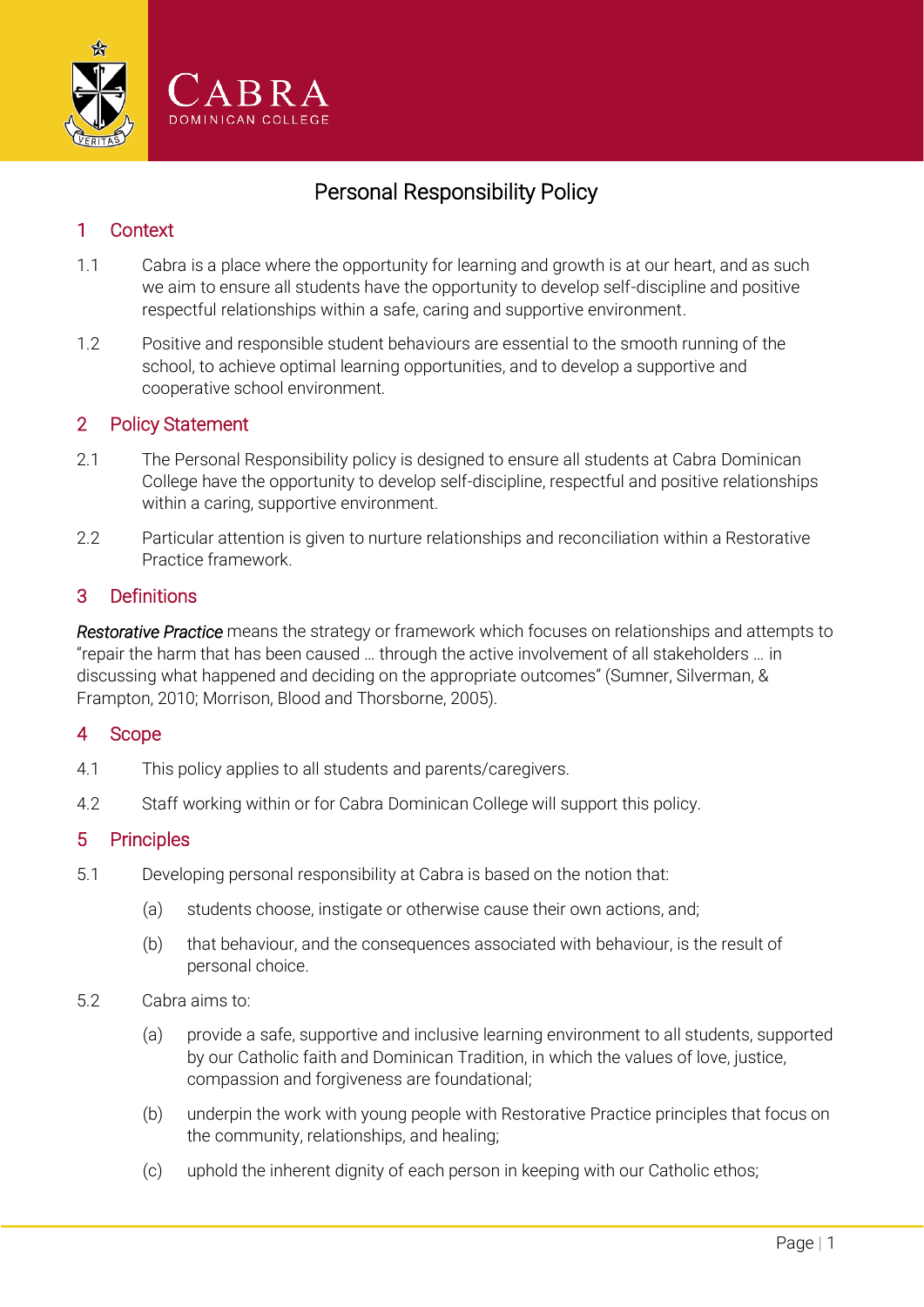

- (d) nurture an environment that reflects a deep respect for ourselves, each other and the environment in which we live;
- (e) nurture a learning environment that enables reflection, ownership, autonomy, empowerment and growth;
- (f) instil in students the importance and appreciation of accountability and responsibility for chosen actions:
- (g) provide a sequence of consequences for inappropriate behaviour that encourages students to develop a sense of accountability and personal responsibility;
- (h) build resilience in students which allows them to develop positive working relationship with others.

#### Specific Student Expectations

- 5.3 Against this background, it is expected that students will:
	- (a) treat others with respect, fairness and courtesy, and not hurt others;
	- (b) respect the position and authority of staff;
	- (c) respect and care for school property and the property of others;
	- (d) respect the right of others to learn and teachers to teach;
	- (e) behave in a manner that brings credit upon self, family and the College;
	- (f) uphold the rights of their peers to be educated in a safe learning environment;
	- (g) maintain the highest of standards relating to dress, behaviour, punctuality, engagement, achievement, and participation;
	- (h) represent the College in all activities in a manner that is consistent with the College's core values; and
	- (i) follow the 'Cabra Principles for Working Together'.

### 6 Related Documents and References

- Cabra Dominican College Bullying and Harassment Prevention Policy
- Cabra Dominican College Enrolment Policy
- Cabra Dominican College ICT Acceptable Use Policy
- Cabra Dominican College Prohibited Substance Policy
- Cabra Dominican College Student Handbook
- Cabra Dominican College Working Together Principles
- SACCS Building Respectful Relationships: Student Suspension and Cancelling Enrolment Procedure (2019)